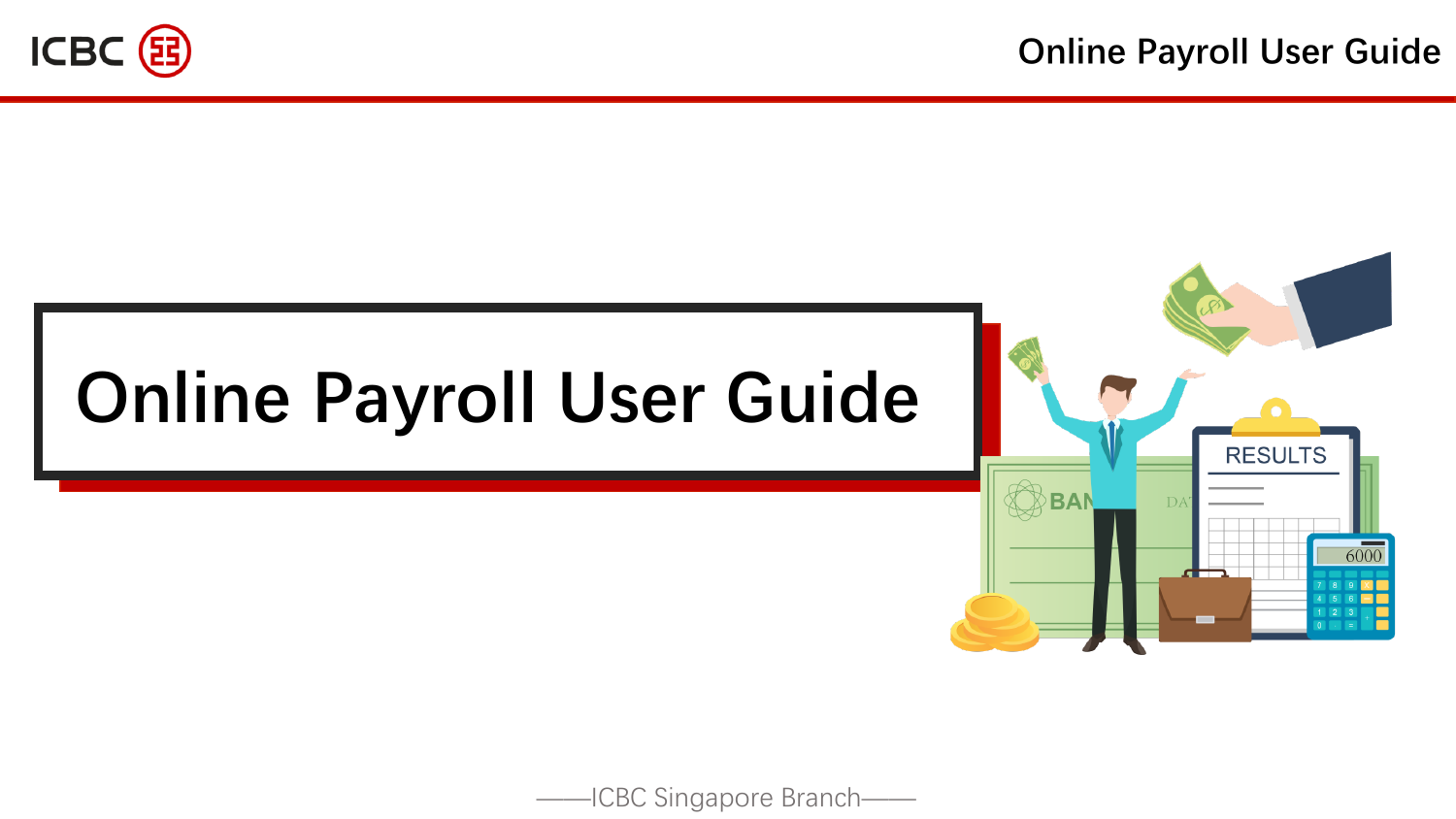

**Payroll Service via RMB presettlement remittance**

**Online Payroll** 

**Service**

### **Introduction to Online Payroll**

ICBC Singapore Corporate Internet Banking helps corporate clients make self-service payroll payments conveniently. With this online platform, corporate clients can complete payroll management online, such as instruction submission, instruction inquiry, instruction approval, and payment account management.

## **Why choose ICBC Payroll?**

1. **Three methods for flexibility:** Payroll products include **General wage distribution as an agent, Payroll Service with Separate Authority** and **Payroll Service via RMB presettlement remittance.**

2. Support both **local and cross-border** multi-currency salary payment: supporting local salary payment in SGD, USD and RMB, and cross-border RMB salary payment for Chinese employees.

-ICBC Singapore Branch-

3. **Easy operation, fast credit** and cheaper than traditional remittance.

4. Support **duties separation from human resources and finance:** HR department can upload salary documents, and finance department can only check the number of remittances and the total amount to proceed with payment operations.

**Payroll Service with Separate Authority**

**General wage distribution as an agent**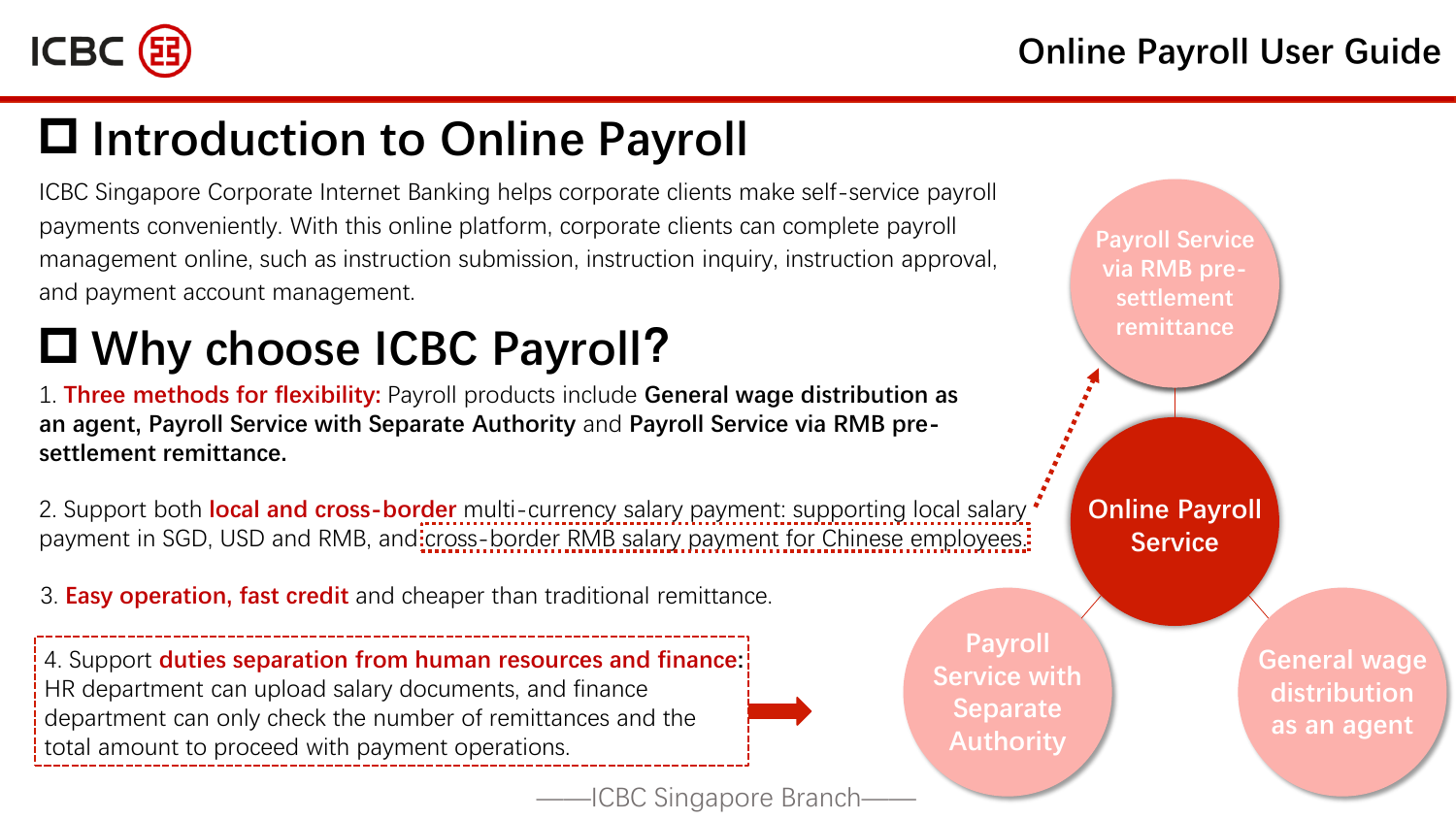

|                                                                                       |                          | wage distribution as an agent $\rightarrow$ click Submit.                                             |                                                                                           |                      |                                       |                          |                                   |
|---------------------------------------------------------------------------------------|--------------------------|-------------------------------------------------------------------------------------------------------|-------------------------------------------------------------------------------------------|----------------------|---------------------------------------|--------------------------|-----------------------------------|
| Centralized payment of global cash management<br>Cross-border/cross-group instruction | Cross-border B2B payment | <b>Payment &amp; Transfer</b><br>Manage A/C<br>Receivable<br><b>Payroll Service</b><br><b>FX Trad</b> | Cash Pool Management<br>Documentation and trade finance                                   | <b>Fixed Deposit</b> | <b>ICBC Messenging</b><br>Online Loan | <b>Customer Services</b> | Liquidity management              |
| <b>Payroll Service</b>                                                                |                          | >> Payroll Service > Submit Instruction - Payroll                                                     |                                                                                           |                      |                                       |                          |                                   |
| <b>Check Instruction - Payroll</b><br>Submit Instruction -<br><b>Payroll</b>          |                          | <b>Submit Instruction - Payroll</b>                                                                   |                                                                                           |                      |                                       |                          | $>>$ Hel                          |
| Self-management on                                                                    | Seq.                     | <b>Product name</b>                                                                                   |                                                                                           | <b>Description</b>   |                                       |                          | <b>Action</b>                     |
| payment account                                                                       |                          | General wage distribution as an agent                                                                 |                                                                                           | null                 |                                       |                          | Submi                             |
|                                                                                       | 2                        | Payroll Service with Separate Authority                                                               |                                                                                           | null.                |                                       |                          | <b>Submit Payment Instruction</b> |
|                                                                                       |                          | Payroll Service via RMB Pre-settlement Remittance                                                     |                                                                                           | <b>NULL</b>          |                                       |                          | Submit                            |
|                                                                                       | <b>Transaction Tips</b>  |                                                                                                       |                                                                                           |                      |                                       |                          |                                   |
|                                                                                       | <b>G</b>                 |                                                                                                       | From 20th OCT 2019 onwards, please download the new excel template for payroll submission |                      |                                       |                          |                                   |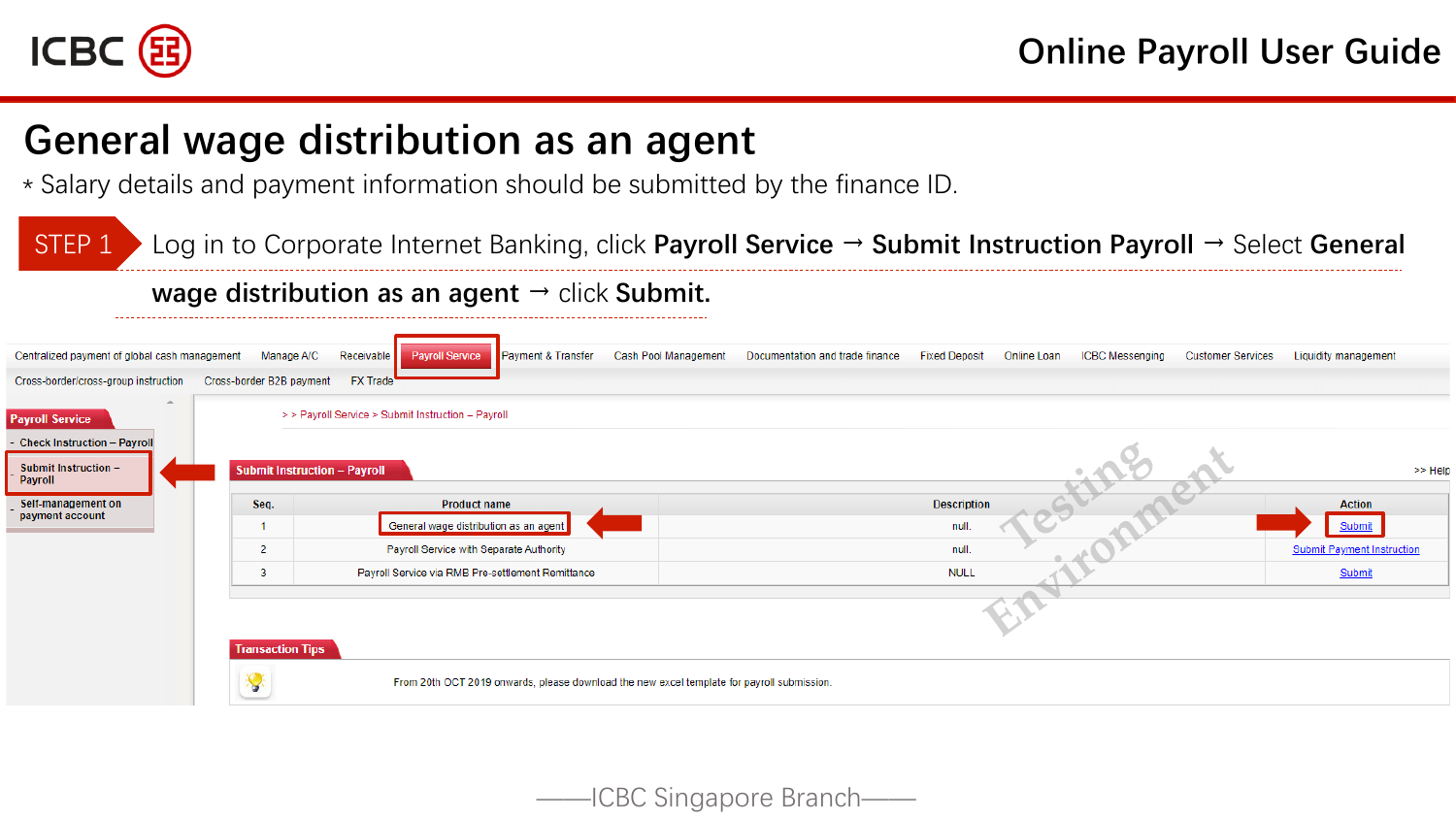

\* Salary details and payment information should be submitted by the finance ID.

STEP 2 Fill in the payment information, upload the Excel file of salary details and click **Submit.**

(\***Currency, total amount** and **total number of transactions** must tally with the Excel file, otherwise the submission will fail)

| <b>Submit Instruction - Payroll</b><br>$>>$ Help                                                                                                                                                                               |
|--------------------------------------------------------------------------------------------------------------------------------------------------------------------------------------------------------------------------------|
| Cut-off time of Payroll Service is 6:30. Please submit and authorize the transaction before the cut-off time. Otherwise, it will be<br>processed in the next business day. Sorry for the inconvience brought to you.           |
| Name of branch institution: *<br>$\check{ }$                                                                                                                                                                                   |
| Payer account number: *<br>◡                                                                                                                                                                                                   |
| Payment currency: * SGD ↓                                                                                                                                                                                                      |
| Ordering Customer Address:*                                                                                                                                                                                                    |
| Testino <sub>ren</sub><br>$\boxed{\bullet}$ $\bullet$ (DD-MM-YYYY)<br>Payment date:*                                                                                                                                           |
| Payment usage:* Payroll service v                                                                                                                                                                                              |
| Upload files:* Choose File   No file chosen                                                                                                                                                                                    |
| Please click EXCEL file template Here Download                                                                                                                                                                                 |
| Total Amount:* USD V                                                                                                                                                                                                           |
| <b>Total Transaction:*</b>                                                                                                                                                                                                     |
| Name of the batch package:                                                                                                                                                                                                     |
| Banking Charges: Collect by transaction                                                                                                                                                                                        |
| After submitting the instruction, please inquire the fee information under the inquiry instruction transaction                                                                                                                 |
| In order to comply with relevant policies,please provide the country/region and complete address of beneficiary in the attachment uploaded when applying for payroll payment via our internet banking with effect from 2019/01 |
| be affected.                                                                                                                                                                                                                   |
| Back                                                                                                                                                                                                                           |

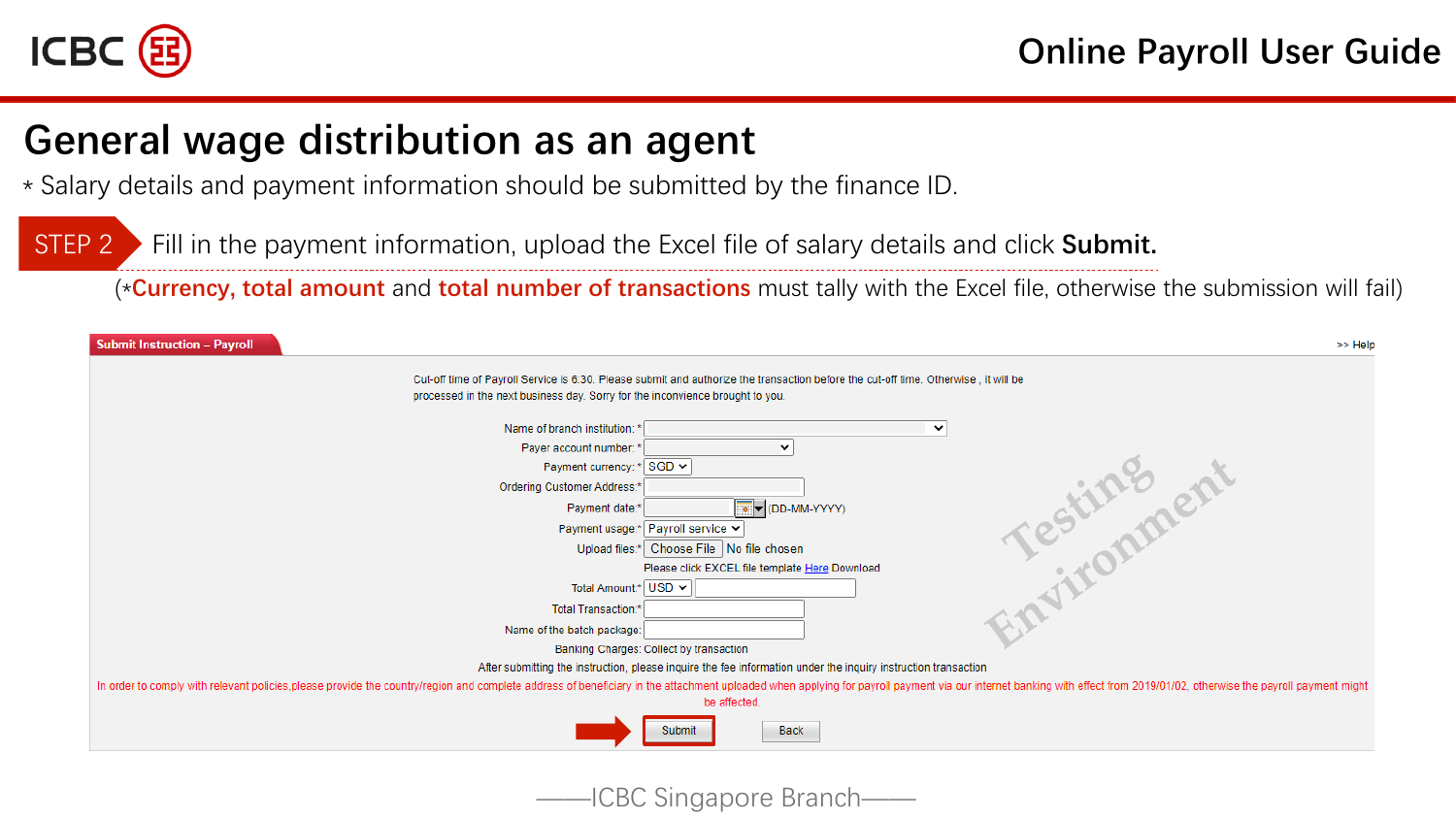

| STEP 2<br>Key in the Dynamic Password generated from your Token to complete the submission.                    |           |
|----------------------------------------------------------------------------------------------------------------|-----------|
| <b>Submit Instruction - Payroll</b>                                                                            | $>>$ Help |
| Name of branch institution:                                                                                    |           |
| Payment Account No.:                                                                                           |           |
| Payment currency: SGD                                                                                          |           |
| Ordering Customer Address:                                                                                     |           |
| Payment date:                                                                                                  |           |
| Payment usage: Payroll service<br>Testing<br>Testing<br>C.nvironment                                           |           |
| Upload files:                                                                                                  |           |
| <b>Total Amount:</b>                                                                                           |           |
| <b>Total Transaction: 1</b>                                                                                    |           |
| Name of the batch package:                                                                                     |           |
| Banking Charges: Collect by transaction                                                                        |           |
| After submitting the instruction, please inquire the fee information under the inquiry instruction transaction |           |
|                                                                                                                |           |
| Please press [OK] on the token and finish the tranaction as quickly as you can before timeout.                 |           |
| Dynamic Password:                                                                                              |           |
| Cancel                                                                                                         |           |
| -ICBC Singapore Branch-                                                                                        |           |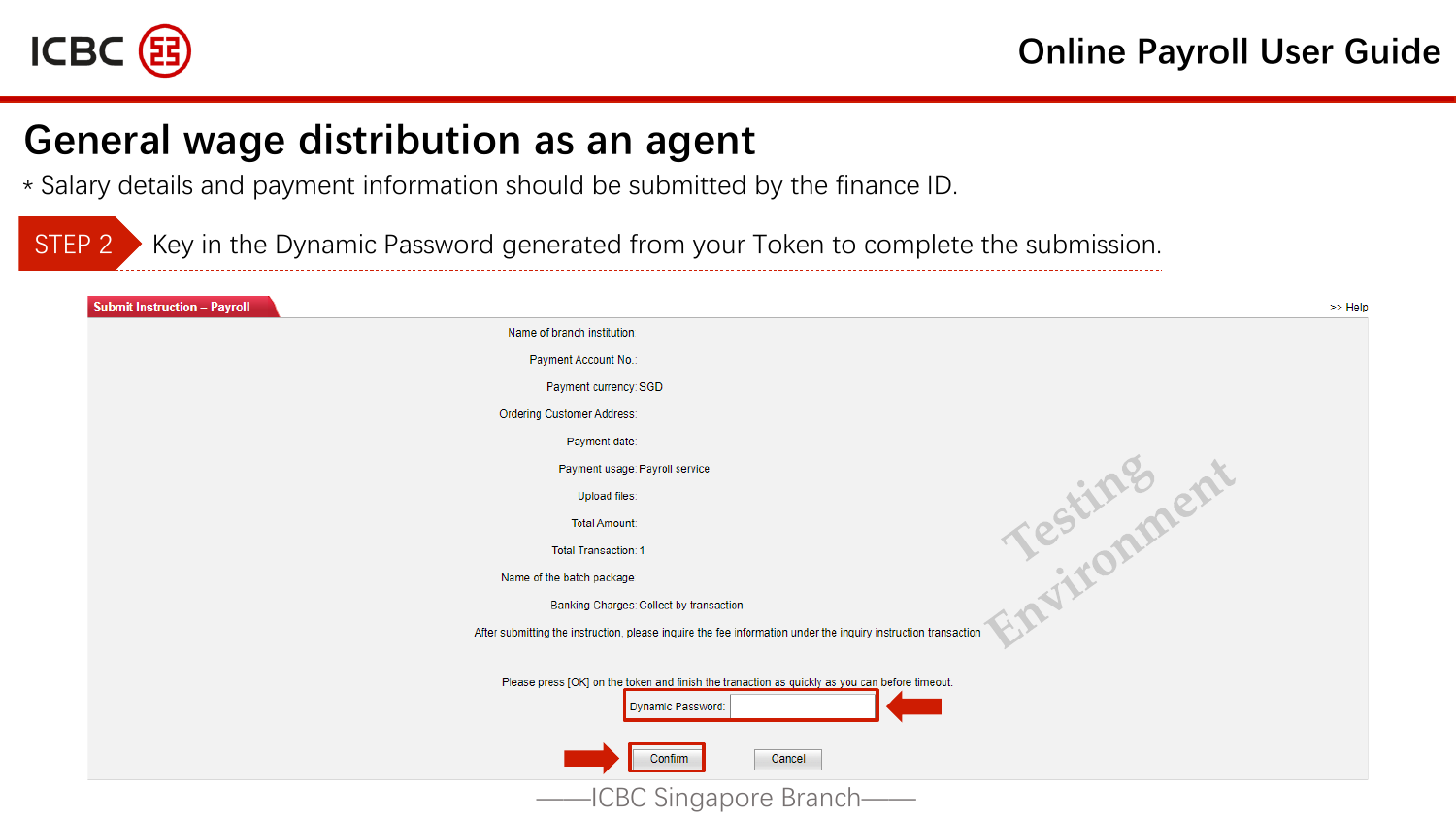



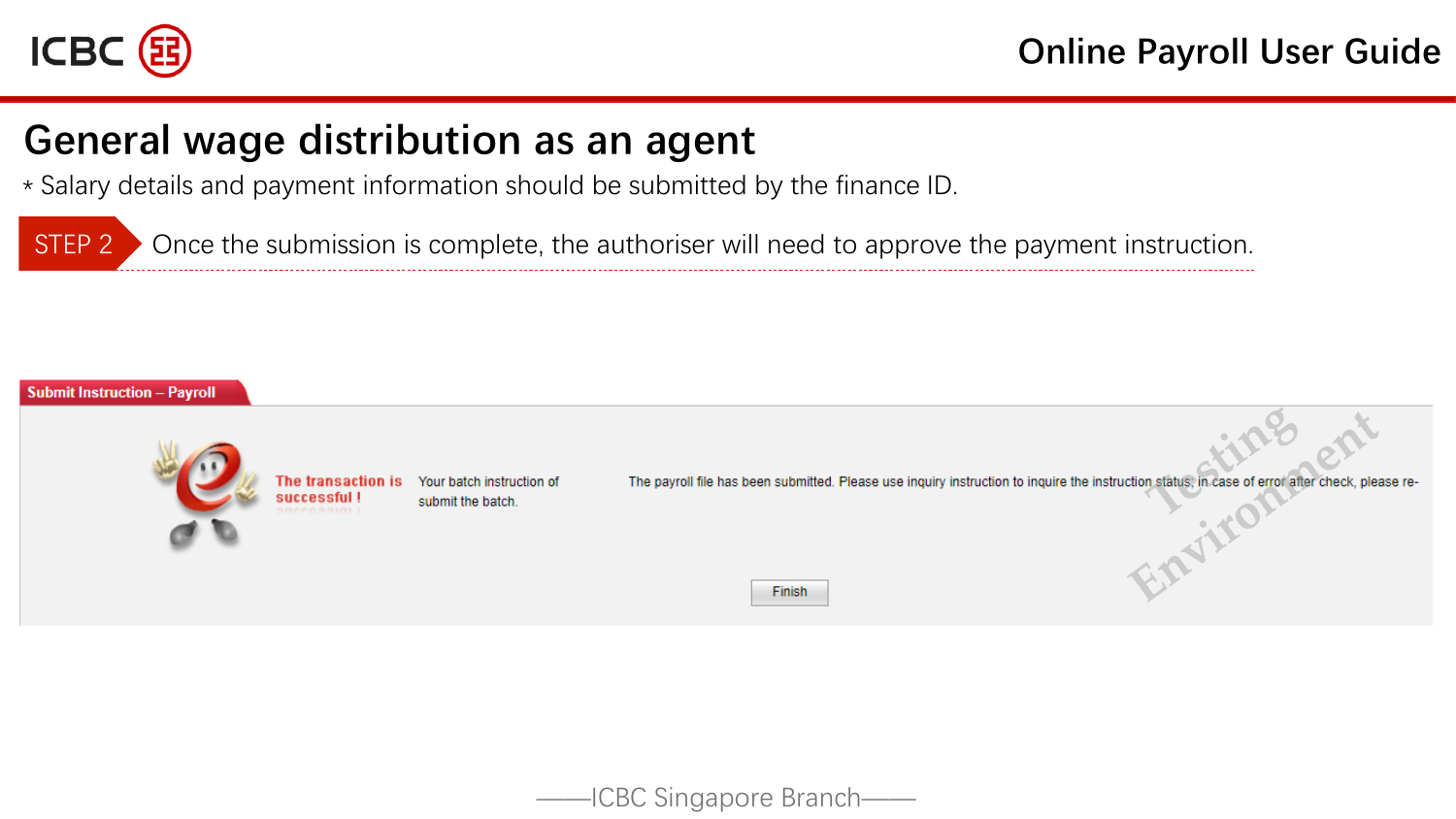

| STEP 3                                        |                          |                                            |                                                         |                    |                                                                            |                        |                                    |                        |                                     | Authoriser logs in to Corporate Internet Banking platform, click <b>Payroll Service</b> $\rightarrow$ Approve the |                          |                                         |  |
|-----------------------------------------------|--------------------------|--------------------------------------------|---------------------------------------------------------|--------------------|----------------------------------------------------------------------------|------------------------|------------------------------------|------------------------|-------------------------------------|-------------------------------------------------------------------------------------------------------------------|--------------------------|-----------------------------------------|--|
|                                               |                          |                                            | instruction $\rightarrow$ Inquiry $\rightarrow$ Review. |                    |                                                                            |                        |                                    |                        |                                     |                                                                                                                   |                          |                                         |  |
| Centralized payment of global cash management | Manage A/C               |                                            | Receivable<br><b>Payroll Service</b>                    | Payment & Transfer | Cash Pool Management                                                       |                        | Documentation and trade finance    |                        | <b>Fixed Deposit</b><br>Online Loan | <b>ICBC Messenging</b>                                                                                            | <b>Customer Services</b> | Liquidity management                    |  |
| Cross-border/cross-group instruction          | Cross-border B2B payment |                                            | <b>FX Trade</b>                                         |                    |                                                                            |                        |                                    |                        |                                     |                                                                                                                   |                          |                                         |  |
| <b>Payroll Service</b>                        |                          |                                            | >> Payroll Service > Approve the instruction            |                    |                                                                            |                        |                                    |                        |                                     |                                                                                                                   |                          |                                         |  |
| <b>Check Instruction - Payroll</b>            |                          |                                            |                                                         |                    |                                                                            |                        |                                    |                        |                                     |                                                                                                                   |                          |                                         |  |
| Approve the instruction                       |                          | <b>Approve the instruction</b>             |                                                         |                    |                                                                            |                        |                                    |                        |                                     |                                                                                                                   |                          |                                         |  |
|                                               |                          | Inquiry result you required is as follows: |                                                         |                    | Start and end dates:* 25-12-2021<br>Instruction Type:* Payroll instruction |                        | ञे∗<br>$-25-01-2022$               | ு∣▼                    |                                     | Testing ent.<br>$\check{ }$                                                                                       |                          |                                         |  |
|                                               |                          |                                            | Batch No. Name of the batch package                     | Submit by (ID)     | <b>Submit On</b>                                                           | <b>Total</b><br>Amount | <b>Total</b><br><b>Transaction</b> |                        | Instruction Type Instruction Status | Payment account bookkeeping<br>method                                                                             | <b>Action</b>            | <b>Number of failed</b><br>transactions |  |
|                                               |                          |                                            |                                                         |                    |                                                                            |                        |                                    | Payroll<br>instruction | Wait for<br>authorization           | Bookkeeping su                                                                                                    |                          | $\mathbf{0}$                            |  |
|                                               |                          |                                            |                                                         |                    |                                                                            |                        | Print                              |                        |                                     |                                                                                                                   |                          |                                         |  |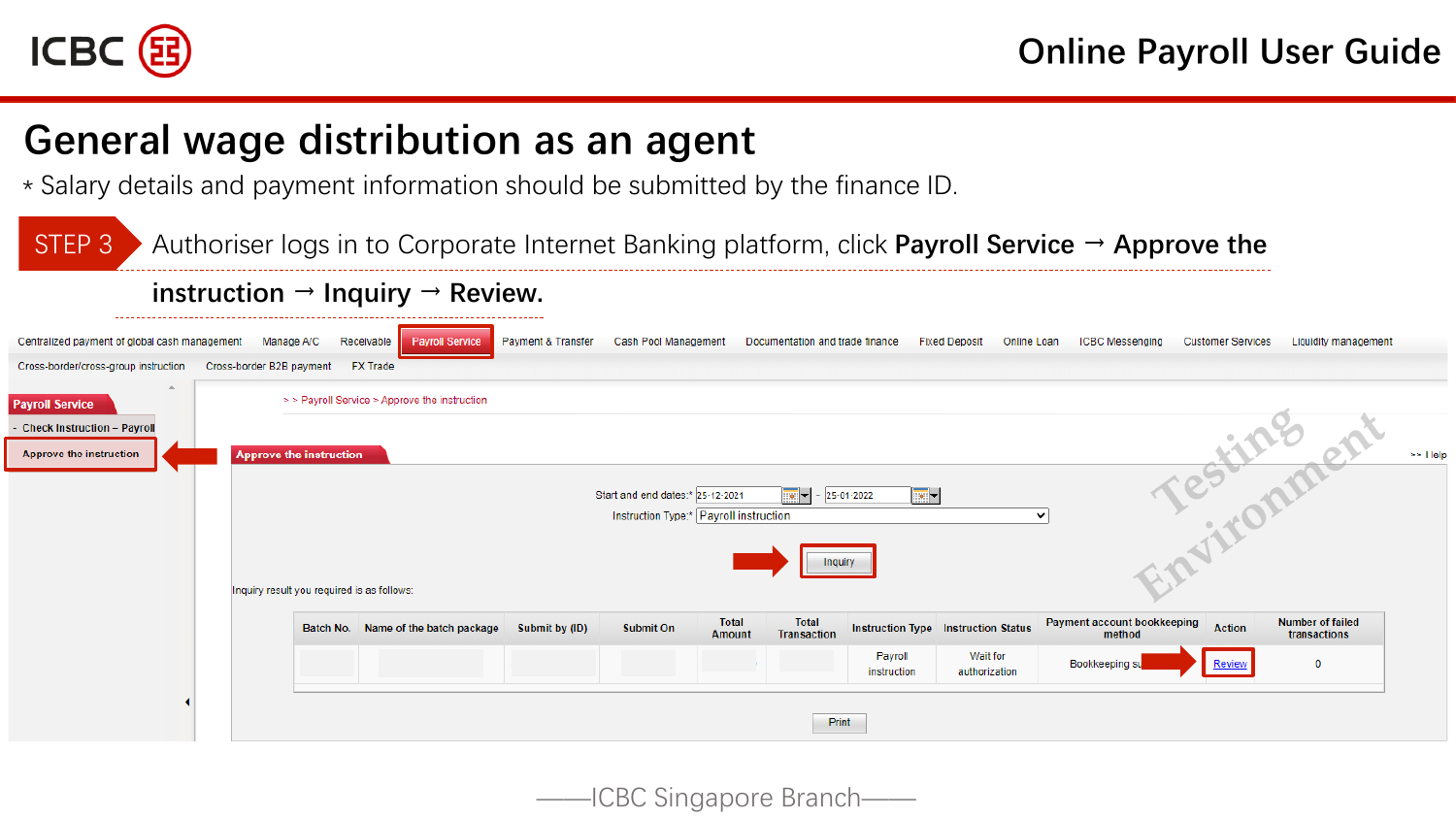

\* Salary details and payment information should be submitted by the finance ID.

Key in the Dynamic Password generated from your Token after checking through the payment details STEP 3

then click **Approval**.

| <b>Approve the instruction</b> |                                               |                |                        |                   |                                                                                                |                                 | >> Help                 |            |
|--------------------------------|-----------------------------------------------|----------------|------------------------|-------------------|------------------------------------------------------------------------------------------------|---------------------------------|-------------------------|------------|
| Details of No.                 | batch of instructions are as follows:         |                |                        |                   |                                                                                                |                                 |                         |            |
|                                | Total:                                        |                |                        |                   |                                                                                                |                                 |                         |            |
|                                | Payer:                                        |                |                        |                   |                                                                                                |                                 |                         |            |
|                                | Payment account number:                       |                |                        |                   |                                                                                                |                                 |                         |            |
|                                | Payment currency: SGD                         |                |                        |                   |                                                                                                |                                 |                         |            |
|                                | Number of failed transactions: [OTransaction] |                |                        |                   |                                                                                                |                                 |                         |            |
| <b>Instruction No.</b>         | <b>Payment status</b>                         | Payment amount | <b>Credit Currency</b> | Payee's name      | <b>Beneficiary Account No.</b>                                                                 | Remittance and transfer channel | <b>Beneficiary bank</b> | FailReason |
|                                | Pending for processing                        |                | <b>USD</b>             | Tom               | the control of the control of                                                                  | SWIFT System                    |                         |            |
|                                |                                               |                |                        | Dynamic Password: | Please press [OK] on the token and finish the tranaction as quickly as you can before timeout. |                                 |                         |            |
|                                |                                               |                | Approval               |                   | Rejection<br>Back                                                                              |                                 |                         |            |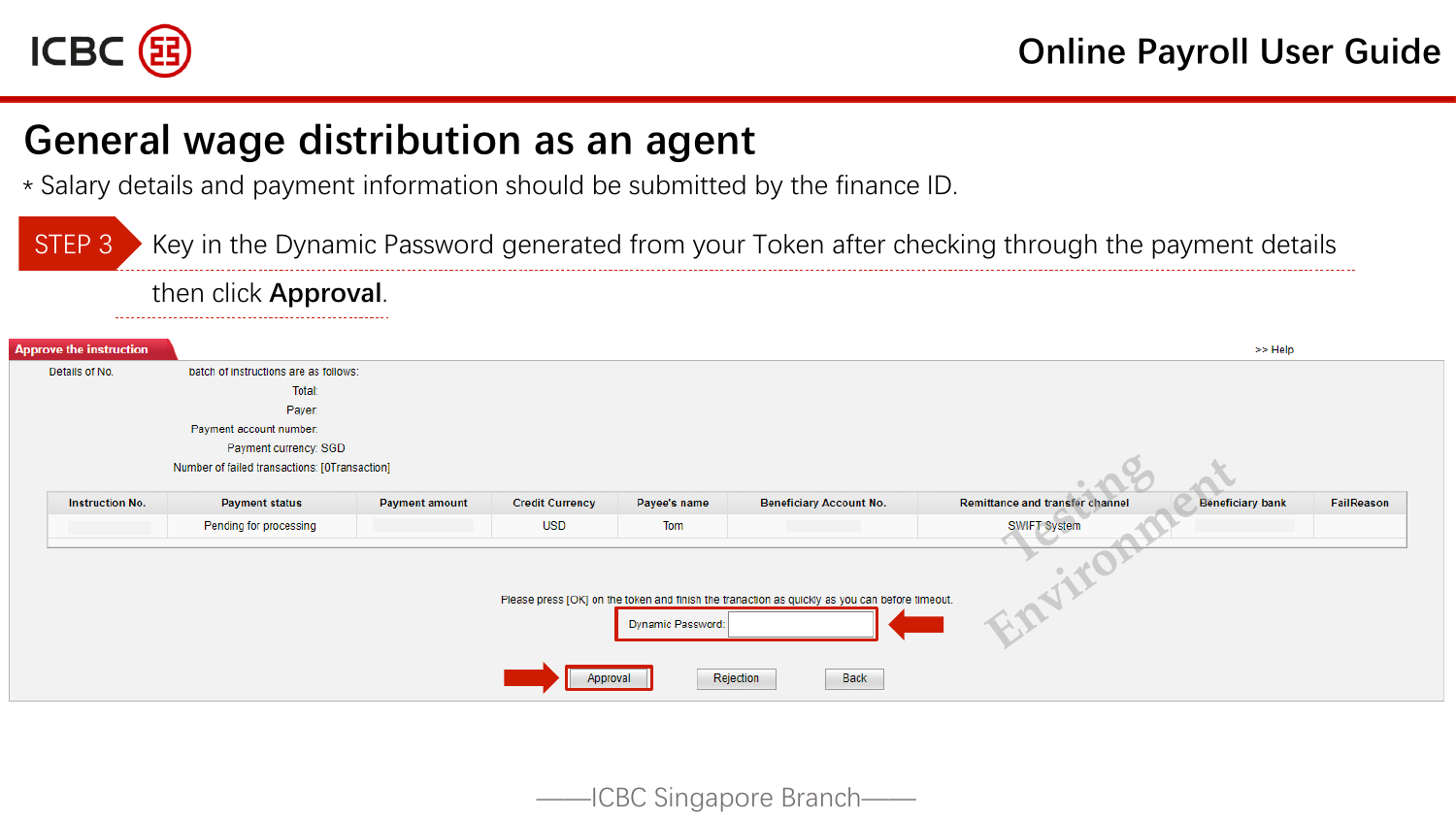

\* Salary details and payment information should be submitted by the finance ID.



using **Check Instruction – Payroll.**



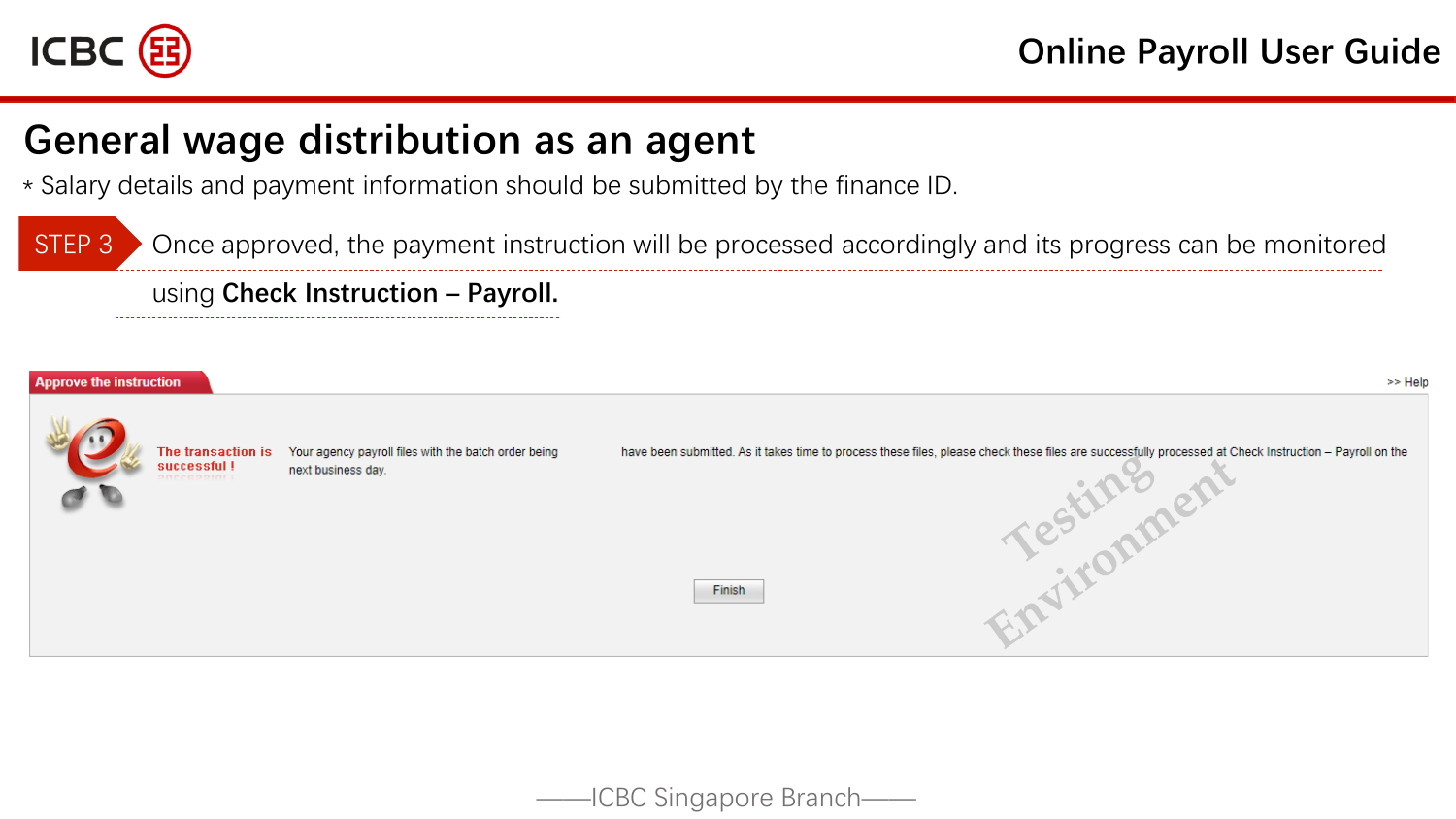

\* Salary details and payment information should be submitted by the finance ID.

| STEP 4                                                                                  |                                            |                                                         |                     |                                        |                      |                                        |                                       |                                           |                                                                                                                                 | Log in Corporate Internet Banking, click Payroll Service $\rightarrow$ Check Instruction - Payroll $\rightarrow$ Inquiry $\rightarrow$ |                                         |                              |      |
|-----------------------------------------------------------------------------------------|--------------------------------------------|---------------------------------------------------------|---------------------|----------------------------------------|----------------------|----------------------------------------|---------------------------------------|-------------------------------------------|---------------------------------------------------------------------------------------------------------------------------------|----------------------------------------------------------------------------------------------------------------------------------------|-----------------------------------------|------------------------------|------|
|                                                                                         |                                            | select the instruction to view.                         |                     |                                        |                      |                                        |                                       |                                           |                                                                                                                                 |                                                                                                                                        |                                         |                              |      |
| Centralized payment of global cash management<br>Cross-border/cross-group instruction   | Manage A/C<br>Cross-border B2B payment     | Receivable<br><b>Payroll Service</b><br><b>FX Trade</b> | Payment & Transfer  |                                        | Cash Pool Management |                                        | Documentation and trade finance       | <b>Fixed Deposit</b>                      | Online Loan                                                                                                                     | <b>ICBC</b> Messenging<br><b>Customer Services</b>                                                                                     |                                         | Liquidity management         |      |
| <b>Payroll Service</b><br><b>Check Instruction - Payroll</b><br>Approve the instruction | <b>Check Instruction - Payroll</b>         | >> Payroll Service > Check Instruction - Payroll        |                     | Instruction Type:* Payroll instruction |                      |                                        |                                       |                                           | Processing status:* √ The transaction is successful. √ Transaction Failed √ Wait for authorization √ Wait for bank's processing |                                                                                                                                        |                                         |                              | >> H |
|                                                                                         | Inquiry result you required is as follows: | Name of the batch                                       | <b>ID of Submit</b> | Start and end dates:* 25-12-2021       | <b>Total</b>         | $-25-01-2022$<br>⊸ l≂l<br><b>Total</b> | <b>Instruction</b>                    | Instruction                               | Chank's processing<br><b>Feedback information</b>                                                                               | <b>Payment account</b>                                                                                                                 |                                         | <b>Number of failed</b>      |      |
|                                                                                         | Batch No.                                  | package                                                 | Person              | Submit On                              | Amount               | <b>Transaction</b>                     | <b>Type</b><br>Payroll<br>instruction | <b>Status</b><br>Instruction<br>succeeded | of the Bank                                                                                                                     | bookkeeping method<br>Bookkeeping summary                                                                                              | <b>Action</b><br><u>View</u><br>details | transactions<br>$\mathbf{0}$ |      |
|                                                                                         |                                            |                                                         |                     |                                        |                      |                                        | Print                                 |                                           |                                                                                                                                 |                                                                                                                                        |                                         |                              |      |

-ICBC Singapore Branch-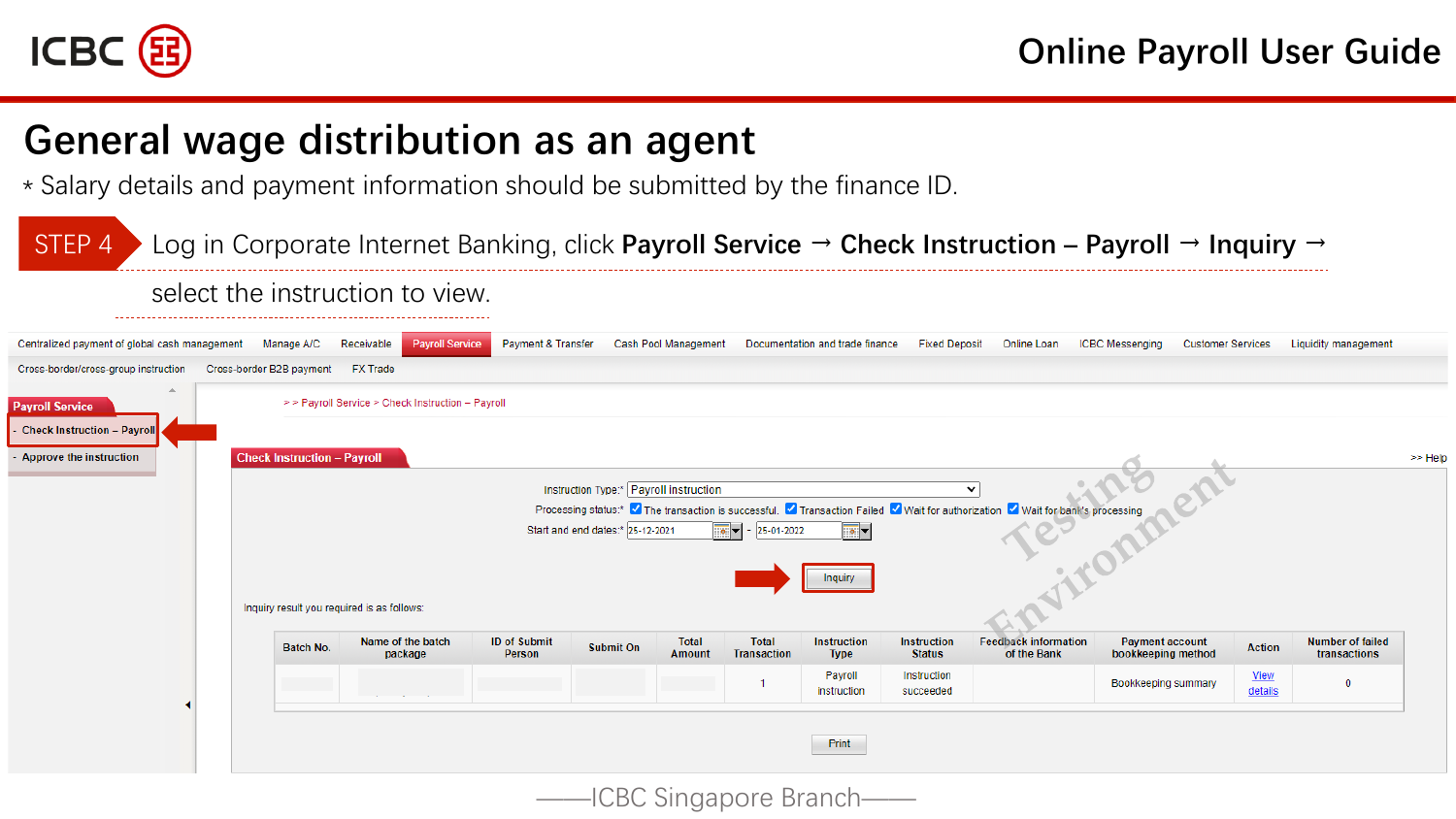

#### **Payroll Service via RMB Pre-settlement Remittance**

\* Salary details and payment information should be submitted by the finance ID.

|  | STEP 1 > Log in to Corporate Internet Banking, click Payroll Service $\rightarrow$ Submit Instruction Payroll $\rightarrow$ Payroll |
|--|-------------------------------------------------------------------------------------------------------------------------------------|
|  |                                                                                                                                     |

#### **Service via RMB Pre-settlement Remittance →** click **Submit.**

| Centralized payment of global cash management | Manage A/C               |                                     | Receivable      | <b>Payroll Service</b>                            | Payment & Transfer                                | Cash Pool Management                                                                       | Documentation and trade finance | Fixed Deposit      | Online Loan | ICBC Messenging | <b>Customer Services</b> | Liquidity management              |           |
|-----------------------------------------------|--------------------------|-------------------------------------|-----------------|---------------------------------------------------|---------------------------------------------------|--------------------------------------------------------------------------------------------|---------------------------------|--------------------|-------------|-----------------|--------------------------|-----------------------------------|-----------|
| Cross-border/cross-group instruction          | Cross-border B2B payment |                                     | <b>FX Trade</b> |                                                   |                                                   |                                                                                            |                                 |                    |             |                 |                          |                                   |           |
| <b>Payroll Service</b>                        |                          |                                     |                 | >> Payroll Service > Submit Instruction - Payroll |                                                   |                                                                                            |                                 |                    |             |                 |                          |                                   |           |
| <b>Check Instruction - Payroll</b>            |                          |                                     |                 |                                                   |                                                   |                                                                                            |                                 |                    |             |                 |                          |                                   |           |
| Submit Instruction -<br>Payroll               |                          | <b>Submit Instruction - Payroll</b> |                 |                                                   |                                                   |                                                                                            |                                 |                    |             |                 |                          |                                   | $>>$ Help |
| Self-management on                            | Seq.                     |                                     |                 | <b>Product name</b>                               |                                                   |                                                                                            |                                 | <b>Description</b> |             |                 |                          | <b>Action</b>                     |           |
| payment account                               |                          |                                     |                 |                                                   | General wage distribution as an agent             |                                                                                            |                                 | null.              |             |                 |                          | Submit                            |           |
|                                               | 2                        |                                     |                 |                                                   | Payroll Service with Separate Authority           |                                                                                            |                                 | null.              |             |                 |                          | <b>Submit Payment Instruction</b> |           |
|                                               |                          |                                     |                 |                                                   | Payroll Service via RMB Pre-settlement Remittance |                                                                                            |                                 | <b>NULL</b>        |             |                 |                          | Submit                            |           |
|                                               |                          |                                     |                 |                                                   |                                                   |                                                                                            |                                 |                    |             |                 |                          |                                   |           |
|                                               |                          |                                     |                 |                                                   |                                                   |                                                                                            |                                 |                    |             |                 |                          |                                   |           |
|                                               | <b>Transaction Tips</b>  |                                     |                 |                                                   |                                                   |                                                                                            |                                 |                    |             |                 |                          |                                   |           |
|                                               | $\mathbf{v}$             |                                     |                 |                                                   |                                                   | From 20th OCT 2019 onwards, please download the new excel template for payroll submission. |                                 |                    |             |                 |                          |                                   |           |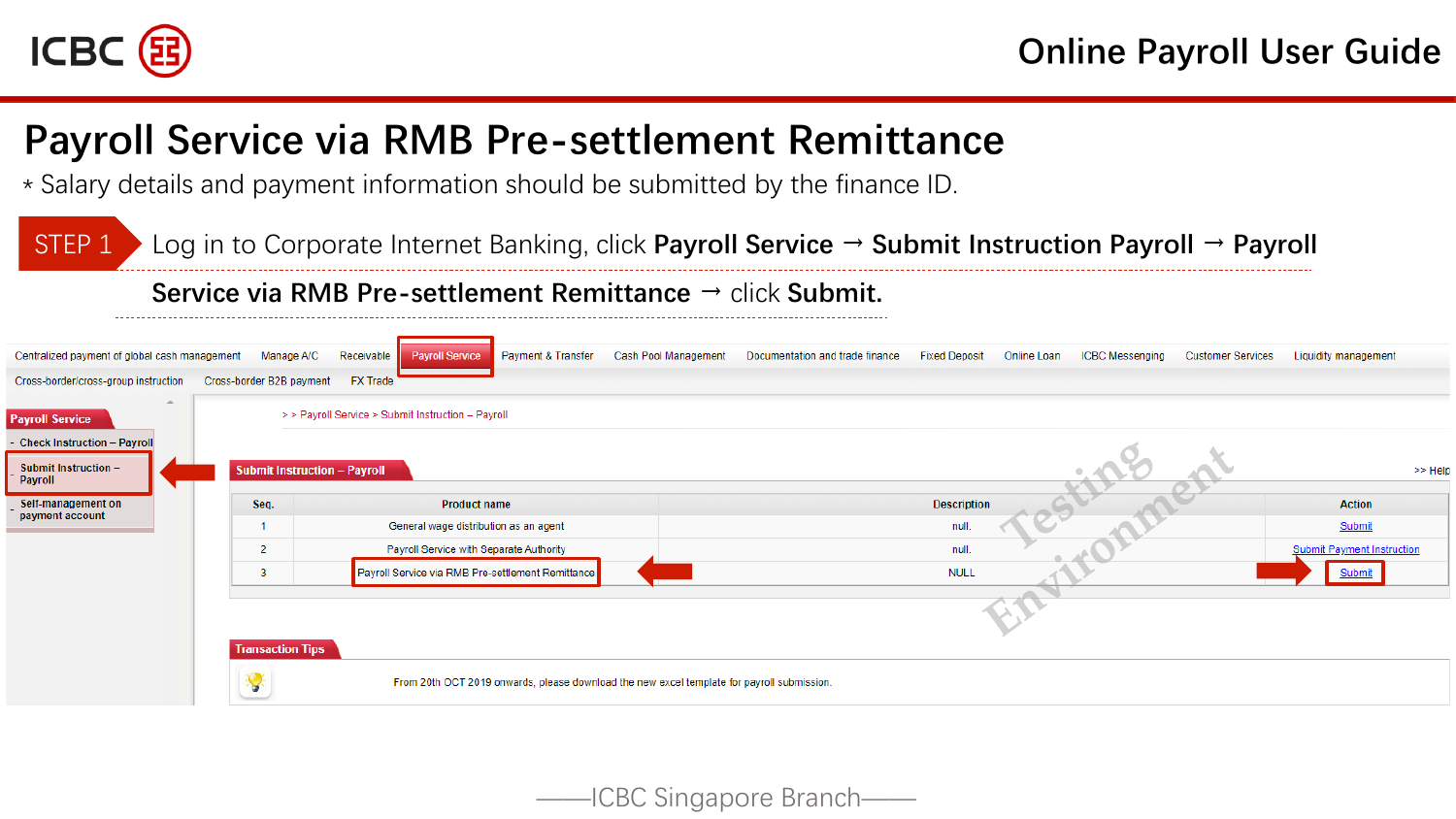

#### **Payroll Service via RMB Pre-settlement Remittance**

|                                     | (*The RMB spot exchange rates shown below are for reference only.)                                                                                                                                                             |                                         |                                                                                                                |        |                  |                                         |
|-------------------------------------|--------------------------------------------------------------------------------------------------------------------------------------------------------------------------------------------------------------------------------|-----------------------------------------|----------------------------------------------------------------------------------------------------------------|--------|------------------|-----------------------------------------|
| <b>Submit Instruction - Payroll</b> |                                                                                                                                                                                                                                |                                         |                                                                                                                |        |                  | $\gg$ Help                              |
|                                     | The Bank's deadline of accepting wage distribution via advance exchange settlement whose payment date is the current day is 6:30                                                                                               |                                         |                                                                                                                |        |                  |                                         |
|                                     | pm everyday. Please complete instruction submission and approval before the deadline. Otherwise, the current day payment                                                                                                       |                                         |                                                                                                                |        |                  |                                         |
|                                     | instructions submitted to the Bank will be rejected. Thank you for your understanding.                                                                                                                                         |                                         |                                                                                                                |        |                  |                                         |
|                                     | Name of branch institution: *                                                                                                                                                                                                  |                                         |                                                                                                                | $\sim$ |                  |                                         |
|                                     | Payer account number: *                                                                                                                                                                                                        |                                         | $\check{ }$                                                                                                    |        |                  |                                         |
|                                     | Payment currency: * SGD ↓                                                                                                                                                                                                      |                                         |                                                                                                                |        |                  |                                         |
|                                     | Ordering Customer Address:*                                                                                                                                                                                                    |                                         |                                                                                                                |        | Payment currency | Pre-settlement remittance exchange rate |
|                                     |                                                                                                                                                                                                                                |                                         |                                                                                                                |        | <b>USD</b>       | $1$ USD = 6.4522 CNY                    |
|                                     | Receiving Currency: CNY                                                                                                                                                                                                        |                                         | Inquire RMB spot exchange rates                                                                                |        |                  | $\triangle$ 1 SGD = 4.7370 CNY          |
|                                     |                                                                                                                                                                                                                                |                                         | Payment usage: Allowance for family maintenance ↓                                                              |        |                  |                                         |
|                                     |                                                                                                                                                                                                                                |                                         | Upload files:* Choose File   No file chosen                                                                    |        |                  | Testing ent                             |
|                                     |                                                                                                                                                                                                                                |                                         | Please click EXCEL file template Here Download                                                                 |        |                  |                                         |
|                                     |                                                                                                                                                                                                                                | Total Amount:* CNY V                    |                                                                                                                |        |                  |                                         |
|                                     | <b>Total Transaction:*</b>                                                                                                                                                                                                     |                                         |                                                                                                                |        |                  |                                         |
|                                     | Name of the batch package:                                                                                                                                                                                                     |                                         |                                                                                                                |        |                  |                                         |
|                                     |                                                                                                                                                                                                                                | Banking Charges: Collect by transaction |                                                                                                                |        |                  |                                         |
|                                     |                                                                                                                                                                                                                                |                                         | After submitting the instruction, please inquire the fee information under the inquiry instruction transaction |        |                  |                                         |
|                                     | In order to comply with relevant policies, please provide the country/region and complete address of beneficiary in the attachment uploaded when applying for payroll payment via our internet banking with effect from 2019/0 |                                         |                                                                                                                |        |                  |                                         |
|                                     |                                                                                                                                                                                                                                |                                         | be affected.                                                                                                   |        |                  |                                         |
|                                     |                                                                                                                                                                                                                                |                                         |                                                                                                                |        |                  |                                         |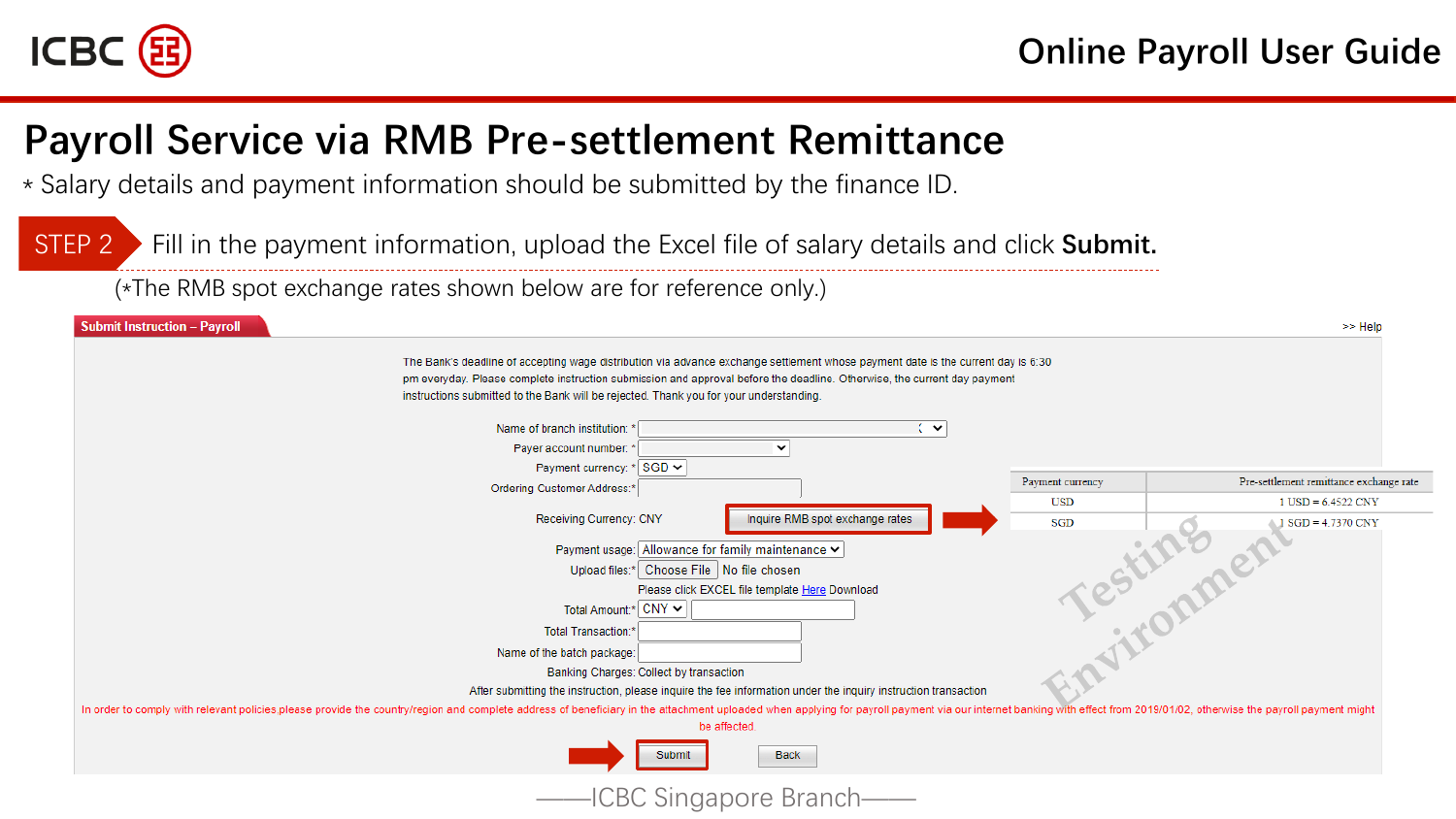

### **Payroll Service with Separate Authority**

\* Salary details should be submitted by the HR ID. Payment instruction should be submitted by the finance ID.



——ICBC Singapore Branch——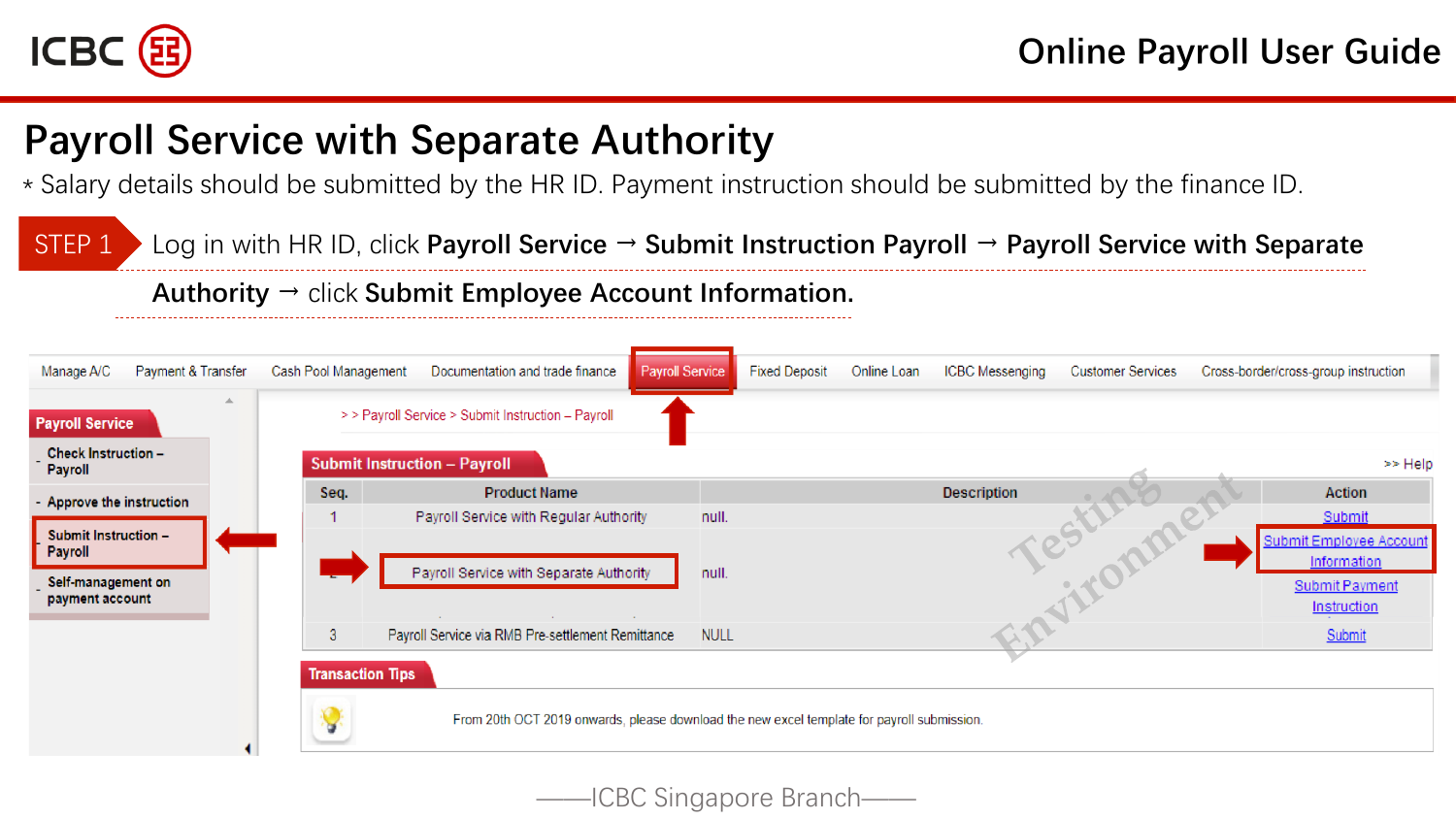

### **Payroll Service with Separate Authority**

\* Salary details should be submitted by the HR ID. Payment instruction should be submitted by the finance ID.



**Separate Authority →** click **Submit Payment Instruction.**



——ICBC Singapore Branch—— (\* The submission of payment information requires the finance ID to check the corresponding salary details instruction first)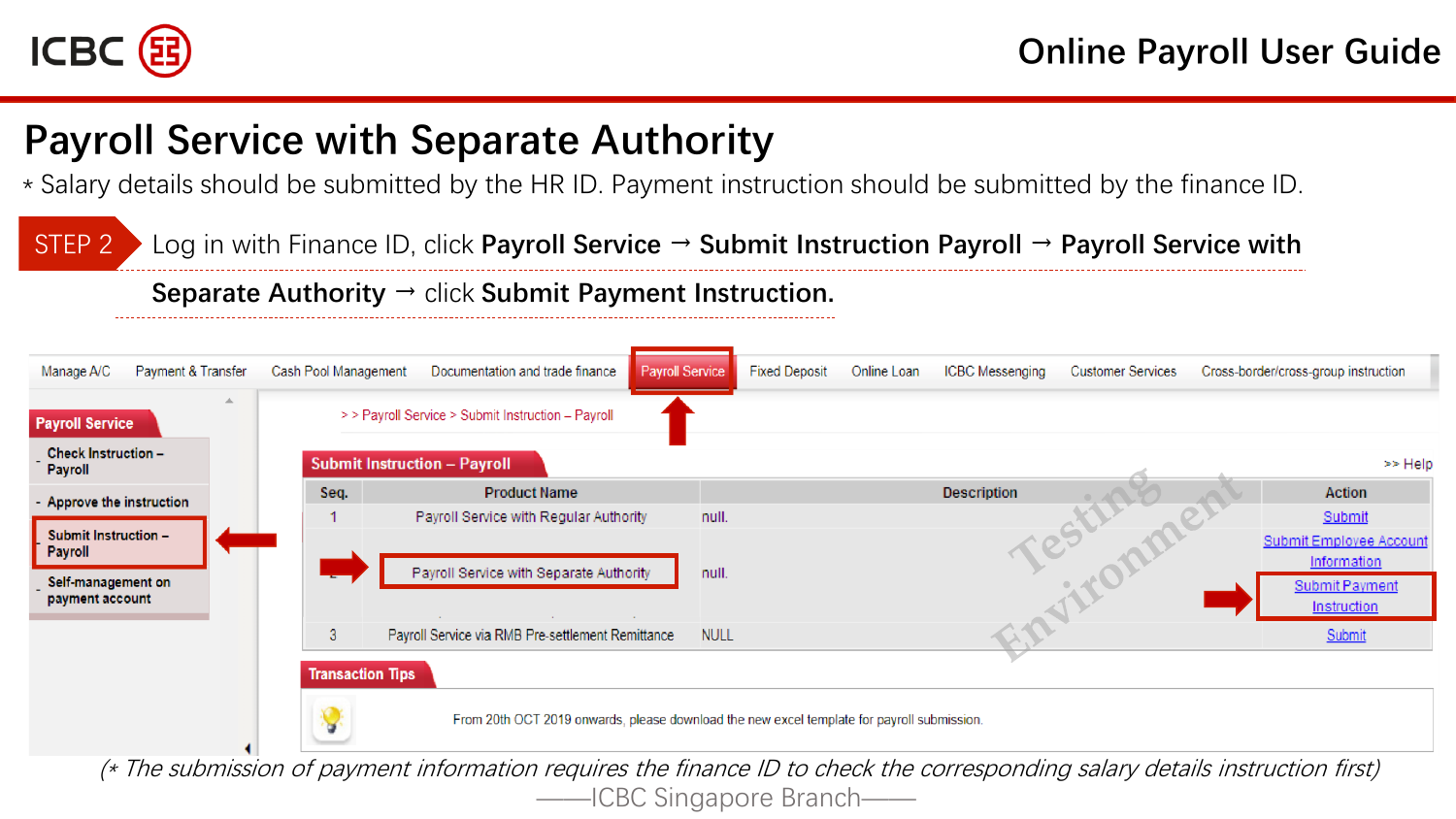

### ❖ **Tips:**

- ➢ When using general wage distribution as an agent and payroll service via RMB pre-settlement remittance, the salary details and payment information should be submitted by the **finance ID**; while in payroll service with separate authority, salary details should be submitted by the **HR ID** and payment instruction should be submitted by the **finance ID**, which helps to ensure segregation of duties and provide the information security.
- ➢ The selected payment account should be consistent with initial settings. If **alteration** is needed, please go to "Self-service Management Payment Account" to make modification before submission.
- ➢ The payment date can be later than the current working day. After submitting the **scheduled salary payment instruction**, the instruction will be processed on day T, money will be deducted and received on day T+1, and enterprises can inquire the instruction processing details via ICBC Corporate Internet Banking on day T+1 (Note: If payee's account is from other banks, it is expected to receive the money on day T+3).